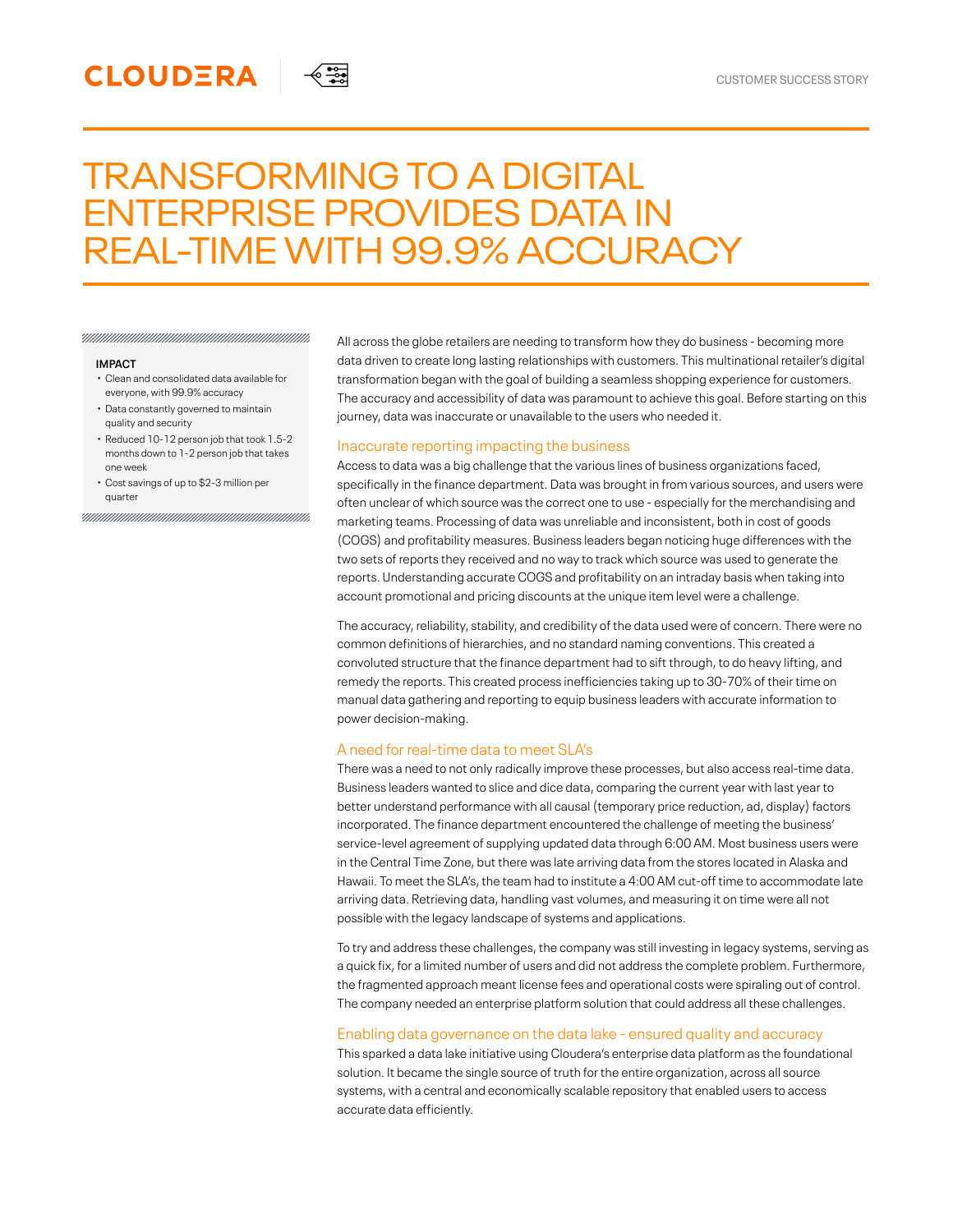

"Working with Cloudera Professional Services has been instrumental for us in terms of our time efficiencies, upgrades, and architectural design. It's valuable to have them available whenever we need." Member of the engineering organization

Having a robust solution, with proper guidelines and data governance on top of the data lake, ensured high quality and accuracy. The retailer built an in-house ETL framework, and paired it with a hybrid data architecture consisting of Cloudera's HDP and a rich and robust private cloud using Google Cloud Platform (GCP). There are three zones for data brought into the data lake: RAW (data 'as is'), catalogued (published data with proper lineage), and non-catalogued (allowing users to bring their own data).

With the Cloudera enterprise data platform, the business and analytic teams now have trust and confidence in the data: data and metadata lineage allows them to verify the information's origin as well as see where it is being used. Ranger policies were defined to give the right access to the teams, making sure they only have access to the data they need.

"An enterprise needs to be adaptable and flexible. We're providing solutions and tools on top of the data lake, where users of different capabilities can use the same data for their own unique queries. We're utilizing Druid and Spark on top of the data lake for high speed performance, so that all queries and results are returned in sub-seconds," said a member of the engineering organization.

This multinational retailer realized tremendous cost efficiencies through having a single source of truth. By migrating workloads from older legacy systems that were subsequently decommissioned, this retailer was able to save money on licensing costs. Built on Cloudera's platform, the team created an enterprise data analytics solution, with multi-tenancy, that all teams and organizations across the business could access through a single source. All data is now brought into the data lake, so business users always have the most current and up to date information at their fingertips.

The team also saw significant value in partnering with Professional Services.

"Working with Cloudera Professional Services has been instrumental for us in terms of our time efficiencies, upgrades, and architectural design. It's valuable to have them available whenever we need," said a member of the engineering organization.

### Clean and consolidated data available for everyone, with 99.9% accuracy

Finance was the first department that was on-boarded onto the data lake and now the team has the ability to track multiple KPIs for customer data, supply chain, and merchandising. This included improved insights into the impact of markups, markdowns, and inventory receipts. The retailer produces hundreds of gigabytes of data weekly, across 200 million global items. Now, whenever business users are looking at particular numbers, they are all coming from the same source since all reporting is done on top of the data lake. If they see an issue or a negative trend, they can drill down quickly to a specific item or department at the store level to fix issues immediately.

Building an enterprise solution has helped remediate most of the initial challenges that the company was facing. Now they have integrated multiple data sources into a single source of truth. This helps avoid a lot of manual steps, which leads to more efficient processing.

"Previously, when people were getting in many different sources and trying to combine them into a single source, you'd see a lot of data inconsistencies. This resulted in an accuracy of 90%. We then had to do some reconciliation, manual steps, to bring the accuracy up to 99%. With our data lake, whenever you query it, you'll always get an accuracy of 99.9% because all the reconciliations are done automatically before being sent to the user," said a member of the engineering organization.

These results have been transformative in terms of the business impact. For example, previously the tax team used to be 10-12 people working for 1.5-2 months on extracting, cleaning, and reconciling data before numbers could be reported. A substantial amount of time and resources were spent on generating those reports. Now with the data lake in place, it has reduced this to a 1-2 person job that takes a week at most.